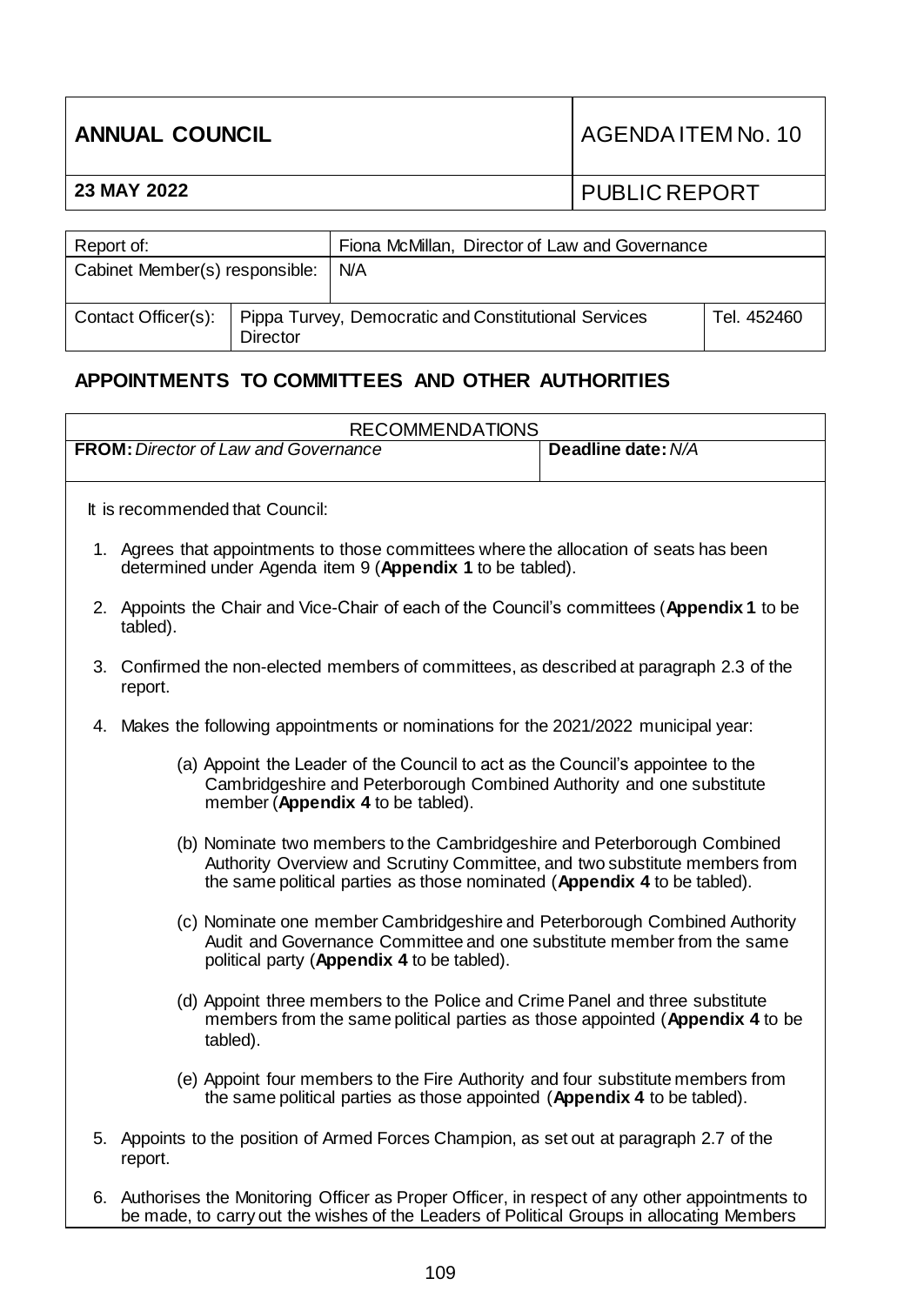to committees or other authorities, and to appoint those Members with effect from the date at which the Proper Officer is advised of the names of such Members.

# **1. PURPOSE AND REASON FOR REPORT**

1.1 In accordance with the Constitution, Full Council must appoint the members, the Chair, and the Vice-Chair of non-executive committees. Full Council must also make the relevant appointments to the Cambridgeshire and Peterborough Combined Authority, Police and Crime Panel, and Fire Authority for the municipal year 2022/23.

## **2. BACKGROUND AND KEY ISSUES**

## **2.1 Committee Appointments**

- 2.1.1 The Council must note which councillors should be appointed to each of its committees at its annual meeting.
- 2.1.2 Appointments should be made in accordance with the seats allocated to political groups as described in item 9 of this meeting's agenda.
- 2.1.3 The list of available appointments has been circulated to the political groups and the wishes of each group is to be confirmed at the annual meeting.

## **2.2 Committee Chairs and Vice-Chairs**

2.2.1 The Council must decide which Councillors to appoint as the Chair and Vice-Chair of its committees at its annual meeting.

#### **2.3 Non-Elected Committee Membership**

- 2.3.1 The Council is required under the Parent Governor Representative (England) Regulations 2001 to appoint parent governor representatives to any scrutiny committee which considers education issues. Schedule 1 (paragraph 7) of the Local Government Act 2000 similarly requires that the Church of England and Roman Catholic churches may each nominate a co-opted member with voting rights. (The voting rights of the faith and parent governor representatives only apply when the Scrutiny Committee is considering educational matters; for other issues the co-opted members may participate in the debate but not vote).
- 2.3.2 Within the structure, education matters are discussed at the Children and Education Scrutiny Committee. All of the education co-opted members need to be formal members of this Committee, with voting rights for education matters.
- 2.3.3 The education co-opted members for the year will be:
	- Peter Cantley, Statutory Education Co-opted Member Representing the Church of England (nominated substitute Peter French)
	- $\epsilon$  Flavio Vettese, Statutory Education Co-opted Member Representing the Roman Catholic Church (nominated substitute Julie O'Connor)
	- $\notin$  VACANT, Parent Governor Representative
- 2.3.4 Under their Terms of Reference, as agreed by Council, Scrutiny Committee may co-opt up to four additional non-voting members. There must be at least one non-voting position reserved for a Parish Councillor from a rural area with one substitute member. The Parish Council Liaison Committee will provide nominations for these.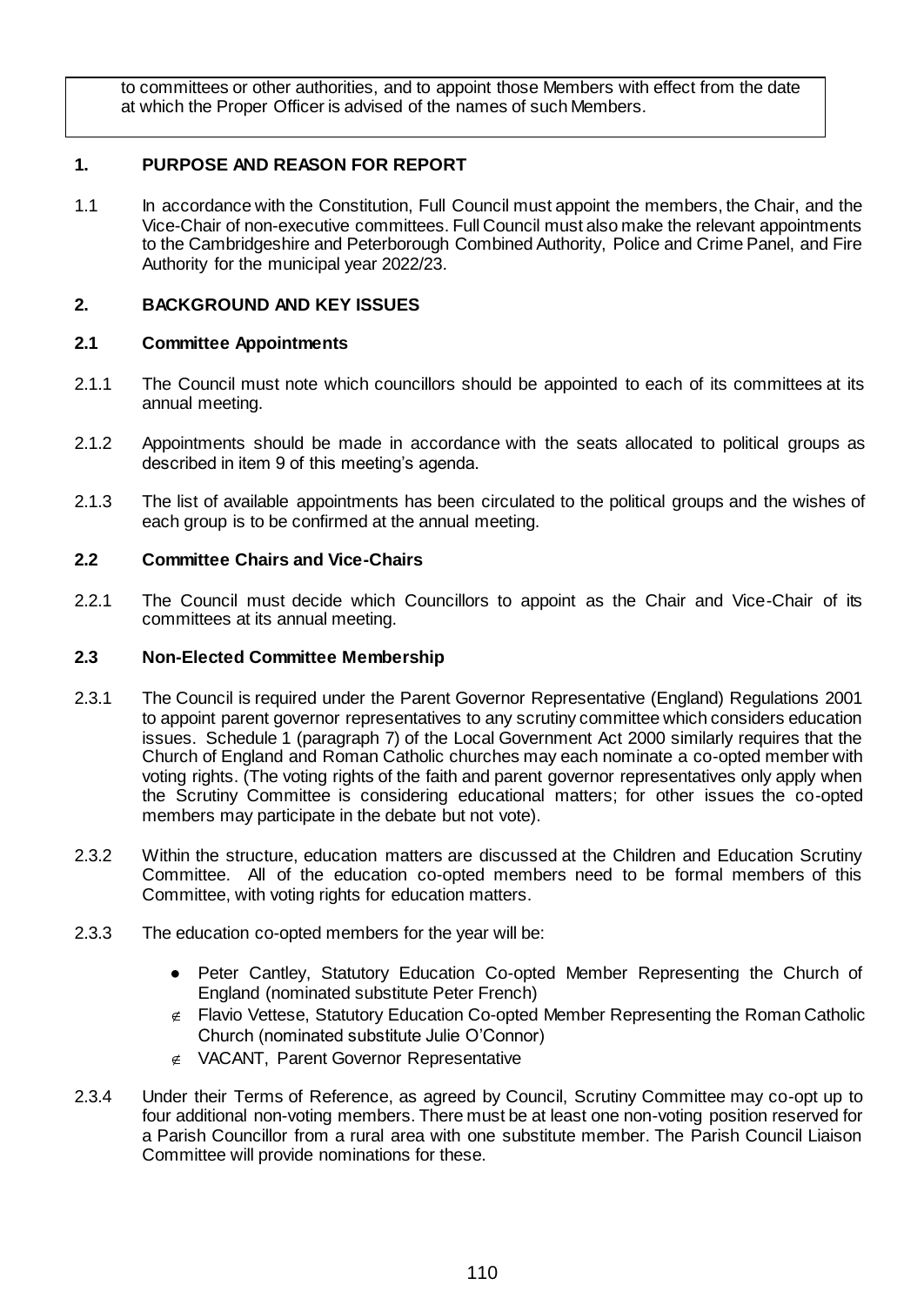- 2.3.5 The Council is required under the Localism Act 2011 to appoint at least one independent person of the Council. The role of the Independent Person is to oversee the process for dealing with allegations that a member has breached the Member's Code of Conduct.
- 2.3.6 The Independent Person for the year will be Gillian Holmes.
- 2.3.7 The Health and Wellbeing Board has appointed to it certain post holders under the Board's terms of reference. In addition the Audit Committee has the ability to appoint Independent Persons. These appointments are either subject to statutory regulation or are delegated under the Council's Constitution to the Committee concerned.

#### **2.4 Cambridgeshire and Peterborough Combined Authority**

#### Board

2.4.1 In accordance with the Cambridgeshire and Peterborough Combined Authority Order 2017, each Constituent Council must appoint one of its elected members and a substitute member to the Combined Authority. This is normally the Leader. The Council is now asked to appoint a member and substitute member for the municipal year 2021/22.

#### Non-Executive Committees

2.4.2 The Combined Authorities (Overview and Scrutiny Committees, Access to Information and Audit Committees) Order 2016 requires the Combined Authority to establish an Overview and Scrutiny Committee and an Audit Committee. The Order sets out the rules for membership. The membership of the Overview and Scrutiny and the Audit Committees as a whole should reflect so far as reasonably practicable the balance of political parties of the constituent councils when taken together. The balance is based on membership of political parties, not political groups, on constituent councils across Cambridgeshire and Peterborough.

#### Overview and Scrutiny Committee

2.4.3 The Combined Authority agreed that to ensure an equitable representation across each constituent authority, two members from each council should be appointed to the Overview and Scrutiny Committee representing a total membership of fourteen members. The Council is required to nominate two members to the Overview and Scrutiny Committee for the municipal year 2021/22 based on the political balance set out in **Appendix 2** (to be tabled).

#### Audit and Governance Committee

- 2.4.4 The Combined Authority agreed to establish an Audit and Governance Committee consisting of seven constituent members: one member from each constituent council.
- 2.4.5 The implications of applying political proportionality to a seven member Audit and Governance Committee are detailed in Appendix 2. The Council is required to nominate one member to sit on the Audit and Governance Committee for the municipal year 2021/22 based on the political balance set out in **Appendix 3** (to be tabled).

## Substitute Members

- 2.4.7 The Combined Authority has agreed that substitute members should be appointed for each position on the Audit and Governance Committee and the Overview and Scrutiny Committee. Any substitute members should come from the same party as the Member they are substituting for to maintain political balance.
- 2.4.8 For the Overview and Scrutiny Committee, if constituent councils have appointed members from the same political parties, i.e. East Cambs and Fenland, those Councils might only wish to appoint one substitute rather than two. The quorum set down in legislation is two thirds of the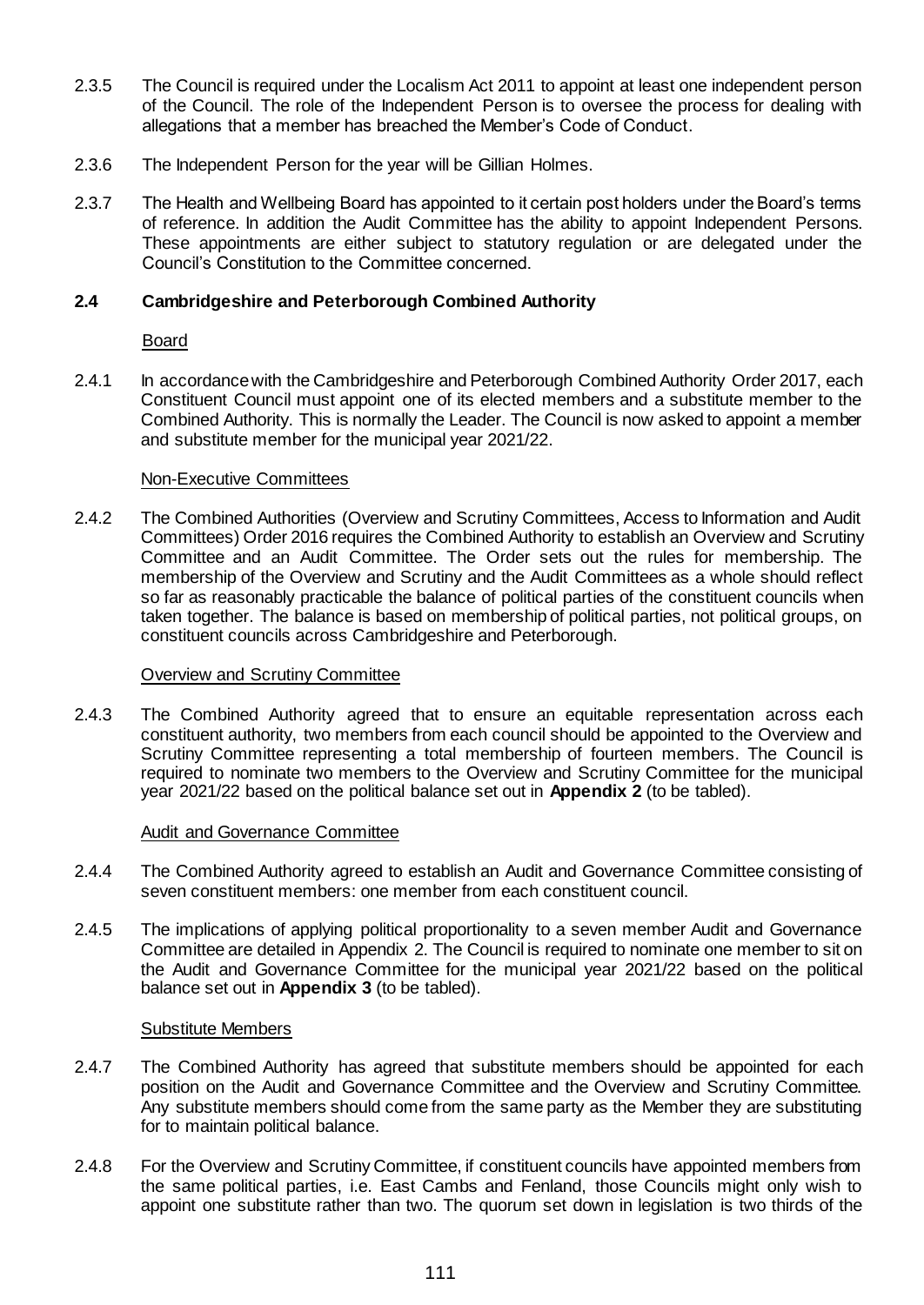total membership. Therefore, it is preferable to appoint two members in case both members are absent from a meeting and need to substitute.

#### Consequential Changes

- 2.4.9 If there are consequential changes to the overall political balance, the Combined Authority may need to review the membership and the allocation of seats to political parties on the above committees. The Monitoring Officer will advise constituent councils if any subsequent changes have been necessary, and whether any changes need to be made to their nominations.
- 2.4.10 If there is no provision in constituent council's standing orders, the Council may wish to consider giving delegated powers for the Chief Executive to approve any consequential changes to these appointments in consultation with the relevant Party Group leaders.

## **2.5 Cambridge Police and Crime Panel**

2.5.1 The Council is required to appoint 3 members – as determined by the political make-up across the Cambridgeshire and Peterborough Authority Areas when taken together – established by the Police Reform and Social Responsibility Act 2011. There are 13 seats on the Cambridgeshire Police and Crime Panel.

## **2.6 Cambridgeshire and Peterborough Fire Authority**

2.6.1 There are 17 seats on the Cambridgeshire and Peterborough Fire Authority, 4 of which are allocated to Peterborough City Council representatives and 13 of which are allocated to Cambridgeshire County Council representatives. The seats are allocated on a proportionate basis.

## **2.7 Armed Forces Champion**

2.7.1 The Council has previously appointed to the position of Armed Forces Champion in formally. This position has been held by Councillor John Fox since the Council signed the Armed Forces Covenant in 2013. It is proposed to formalise the appointment of Councillor John Fox through Council agreement, to be reviewed each year at Annual Council.

## **3. CONSULTATION**

3.1 Consultation has been undertaken with all Group Leaders to ensure that the appointments and nominations proposed reflect their Groups wishes.

## **4. IMPLICATIONS**

#### **Financial Implications**

4.1 In accordance with the Cambridgeshire and Peterborough Combined Authority Order 2017, no remuneration is to be payable by the Combined Authority to its members.

#### **Legal Implications**

4.2 The legal implications are set out in the report. The Combined Authorities (Overview and Scrutiny Committees, Access to Information and Audit Committees) Order 2016 requires a combined authority to ensure that the members of the committee taken as a whole reflect so far as reasonably practicable the balance of political parties for the time being prevailing among members of the constituent councils when taken together.

## **Equalities Implications**

4.3 There are no equalities implications arising from this report.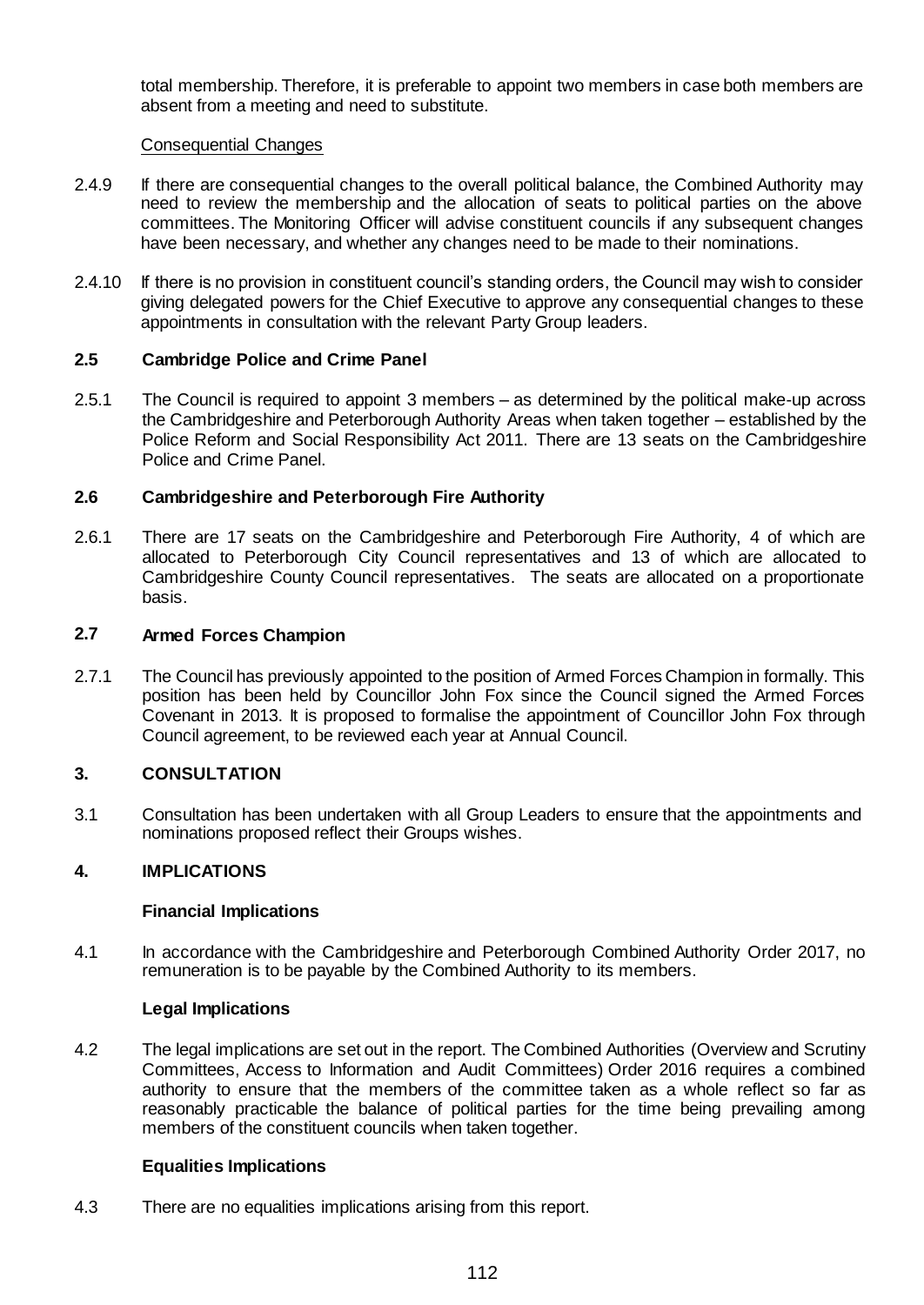#### **5. BACKGROUND DOCUMENTS**

Used to prepare this report, in accordance with the Local Government (Access to Information) Act 1985

- 5.1 [Policing and Crime Act 2017](http://www.legislation.gov.uk/ukpga/2017/3/contents/enacted)
- 5.2 Peterborough City Council Constitution

## **6. APPENDICES**

- 6.1 **Appendix 1** Committee Membership, Chairs and Vice-Chairs (to be tabled)
- 6.2 **Appendix 2**  Cambridgeshire and Peterborough Combined Authority Overview and Scrutiny Committee political balance calculations (to be tabled)
- 6.3 **Appendix 3**  Cambridgeshire and Peterborough Combined Authority Audit and Governance Committee political balance calculations (to be tabled)
- 6.4 **Appendix 4** Appointments and Nominations to Other Authorities (to be tabled)